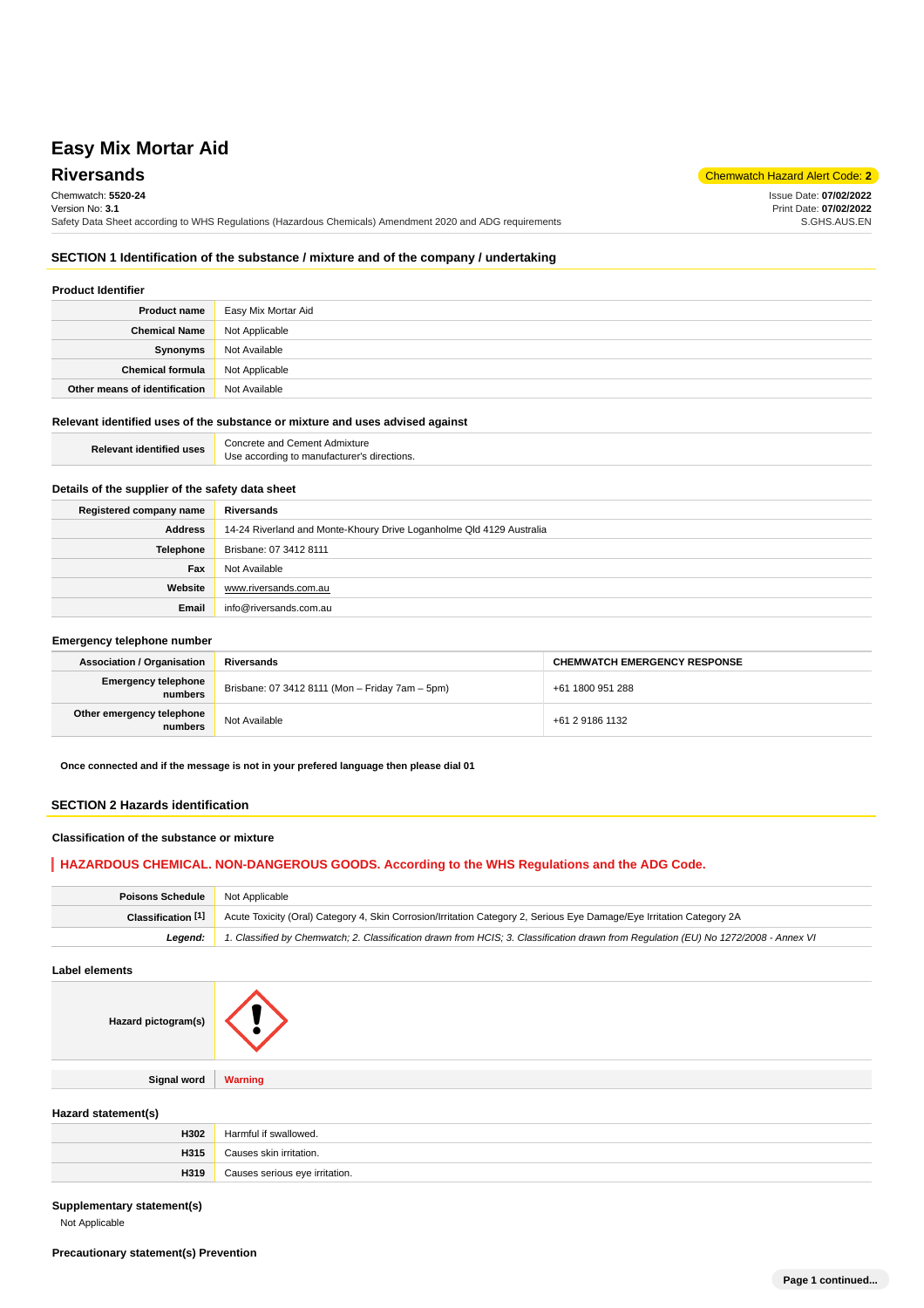| P <sub>264</sub> | Wash all exposed external body areas thoroughly after handling.                  |
|------------------|----------------------------------------------------------------------------------|
| <b>P270</b>      | Do not eat, drink or smoke when using this product.                              |
| P280             | Wear protective gloves, protective clothing, eye protection and face protection. |

#### **Precautionary statement(s) Response**

| P305+P351+P338 | IF IN EYES: Rinse cautiously with water for several minutes. Remove contact lenses, if present and easy to do. Continue rinsing. |
|----------------|----------------------------------------------------------------------------------------------------------------------------------|
| P337+P313      | If eye irritation persists: Get medical advice/attention.                                                                        |
| P301+P312      | IF SWALLOWED: Call a POISON CENTER/doctor/physician/first aider if you feel unwell.                                              |
| P302+P352      | IF ON SKIN: Wash with plenty of water.                                                                                           |
| P330           | Rinse mouth.                                                                                                                     |
| P332+P313      | If skin irritation occurs: Get medical advice/attention.                                                                         |
| P362+P364      | Take off contaminated clothing and wash it before reuse.                                                                         |

#### **Precautionary statement(s) Storage**

Not Applicable

**Precautionary statement(s) Disposal**

**P501** Dispose of contents/container to authorised hazardous or special waste collection point in accordance with any local regulation.

## **SECTION 3 Composition / information on ingredients**

#### **Substances**

See section below for composition of Mixtures

## **Mixtures**

| IIIALUI <del>6</del> 3 |                                                     |                                                                                                                                         |
|------------------------|-----------------------------------------------------|-----------------------------------------------------------------------------------------------------------------------------------------|
| <b>CAS No</b>          | %[weight]                                           | Name                                                                                                                                    |
| Not Available          | $30$                                                | Sodium Salt, Proprietary                                                                                                                |
| Not Available          | < 0.01                                              | Preservative                                                                                                                            |
| Not Available          | < 0.001                                             | Microbiocide                                                                                                                            |
| Not Available          | Balance                                             | #38nonhaz                                                                                                                               |
| Legend:                | Classification drawn from C&L * EU IOELVs available | 1. Classified by Chemwatch; 2. Classification drawn from HCIS; 3. Classification drawn from Regulation (EU) No 1272/2008 - Annex VI; 4. |

## **SECTION 4 First aid measures**

| Description of first aid measures |                                                                                                                                                                                                                                                                                                                                                                                                                                                                                                                                                                                                                                                                                                             |  |
|-----------------------------------|-------------------------------------------------------------------------------------------------------------------------------------------------------------------------------------------------------------------------------------------------------------------------------------------------------------------------------------------------------------------------------------------------------------------------------------------------------------------------------------------------------------------------------------------------------------------------------------------------------------------------------------------------------------------------------------------------------------|--|
| <b>Eye Contact</b>                | If this product comes in contact with the eyes:<br>• Wash out immediately with fresh running water.<br>Ensure complete irrigation of the eye by keeping eyelids apart and away from eye and moving the eyelids by occasionally lifting the upper<br>and lower lids.<br>Seek medical attention without delay; if pain persists or recurs seek medical attention.<br>Removal of contact lenses after an eye injury should only be undertaken by skilled personnel.                                                                                                                                                                                                                                            |  |
| <b>Skin Contact</b>               | If skin contact occurs:<br>Immediately remove all contaminated clothing, including footwear.<br>Flush skin and hair with running water (and soap if available).<br>Seek medical attention in event of irritation.                                                                                                                                                                                                                                                                                                                                                                                                                                                                                           |  |
| Inhalation                        | If fumes, aerosols or combustion products are inhaled remove from contaminated area.<br>• Other measures are usually unnecessary.                                                                                                                                                                                                                                                                                                                                                                                                                                                                                                                                                                           |  |
| Ingestion                         | If swallowed do <b>NOT</b> induce vomiting.<br>If vomiting occurs, lean patient forward or place on left side (head-down position, if possible) to maintain open airway and prevent aspiration.<br>• Observe the patient carefully.<br>Never give liquid to a person showing signs of being sleepy or with reduced awareness; i.e. becoming unconscious.<br>Give water to rinse out mouth, then provide liquid slowly and as much as casualty can comfortably drink.<br>Seek medical advice.<br>Avoid giving milk or oils.<br>Avoid giving alcohol.<br>If spontaneous vomiting appears imminent or occurs, hold patient's head down, lower than their hips to help avoid possible aspiration of<br>vomitus. |  |

## **Indication of any immediate medical attention and special treatment needed**

As in all cases of suspected poisoning, follow the ABCDEs of emergency medicine (airway, breathing, circulation, disability, exposure), then the ABCDEs of toxicology (antidotes, basics, change absorption, change distribution, change elimination). For poisons (where specific treatment regime is absent):

--------------------------------------------------------------

--------------------------------------------------------------

BASIC TREATMENT

- Establish a patent airway with suction where necessary.
- Watch for signs of respiratory insufficiency and assist ventilation as necessary.
- Administer oxygen by non-rebreather mask at 10 to 15 L/min.
- Monitor and treat, where necessary, for pulmonary oedema.
- **Monitor and treat, where necessary, for shock.**
- Anticipate seizures.

**DO NOT** use emetics. Where ingestion is suspected rinse mouth and give up to 200 ml water (5 ml/kg recommended) for dilution where patient is able to swallow, has a strong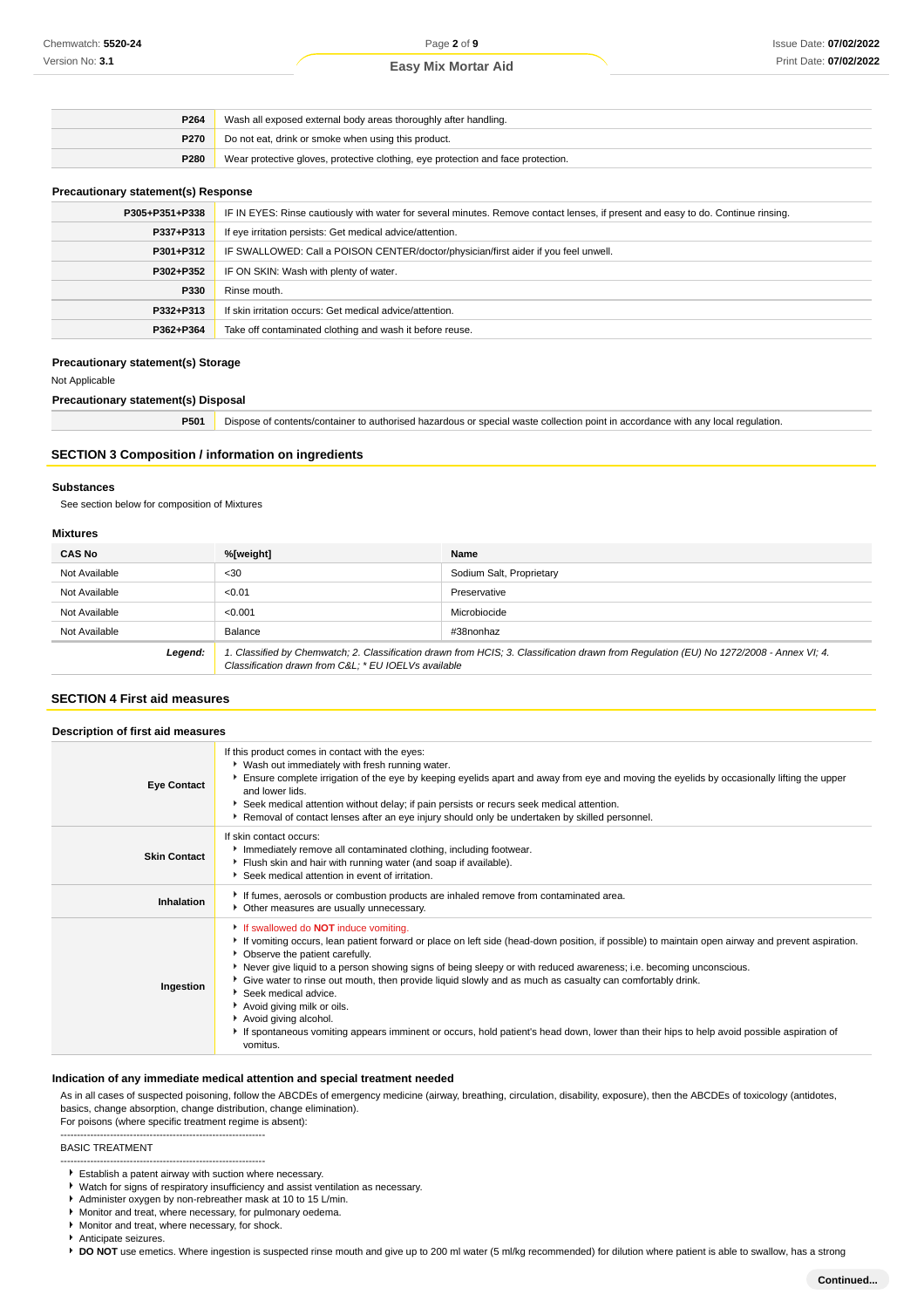gag reflex and does not drool.

--------------------------------------------------------------

#### ADVANCED TREATMENT

-------------------------------------------------------------- Consider orotracheal or nasotracheal intubation for airway control in unconscious patient or where respiratory arrest has occurred.

- **Positive-pressure ventilation using a bag-valve mask might be of use.**
- Monitor and treat, where necessary, for arrhythmias.
- Start an IV D5W TKO. If signs of hypovolaemia are present use lactated Ringers solution. Fluid overload might create complications.
- **P** Drug therapy should be considered for pulmonary oedema.
- Hypotension with signs of hypovolaemia requires the cautious administration of fluids. Fluid overload might create complications.
- **F** Treat seizures with diazepam.

Proparacaine hydrochloride should be used to assist eye irrigation.

BRONSTEIN, A.C. and CURRANCE, P.L.

EMERGENCY CARE FOR HAZARDOUS MATERIALS EXPOSURE: 2nd Ed. 1994

Any material aspirated during vomiting may produce lung injury. Therefore emesis should not be induced mechanically or pharmacologically. Mechanical means should be used if it is considered necessary to evacuate the stomach contents; these include gastric lavage after endotracheal intubation. If spontaneous vomiting has occurred after ingestion, the patient should be monitored for difficult breathing, as adverse effects of aspiration into the lungs may be delayed up to 48 hours.

## **SECTION 5 Firefighting measures**

#### **Extinguishing media**

- Water spray or fog.
- Foam.
- **Dry chemical powder.**
- BCF (where regulations permit).
- Carbon dioxide.

#### **Special hazards arising from the substrate or mixture**

| <b>Fire Incompatibility</b>    | Avoid contamination with oxidising agents i.e. nitrates, oxidising acids, chlorine bleaches, pool chlorine etc. as ignition may result                                                                                                                                                                                                                                                                                                                                                                                                      |  |
|--------------------------------|---------------------------------------------------------------------------------------------------------------------------------------------------------------------------------------------------------------------------------------------------------------------------------------------------------------------------------------------------------------------------------------------------------------------------------------------------------------------------------------------------------------------------------------------|--|
| <b>Advice for firefighters</b> |                                                                                                                                                                                                                                                                                                                                                                                                                                                                                                                                             |  |
| <b>Fire Fighting</b>           | Alert Fire Brigade and tell them location and nature of hazard.<br>• Wear full body protective clothing with breathing apparatus.<br>Prevent, by any means available, spillage from entering drains or water course.<br>▶ Use water delivered as a fine spray to control fire and cool adjacent area.<br>Avoid spraying water onto liquid pools.<br>DO NOT approach containers suspected to be hot.<br>• Cool fire exposed containers with water spray from a protected location.<br>If safe to do so, remove containers from path of fire. |  |
| <b>Fire/Explosion Hazard</b>   | Combustible.<br>Slight fire hazard when exposed to heat or flame.<br>Heating may cause expansion or decomposition leading to violent rupture of containers.<br>• On combustion, may emit toxic fumes of carbon monoxide (CO).<br>May emit acrid smoke.<br>Mists containing combustible materials may be explosive.<br>Combustion products include:<br>carbon dioxide (CO2)<br>sulfur oxides (SOx)<br>other pyrolysis products typical of burning organic material.<br>May emit poisonous fumes.<br>May emit corrosive fumes.                |  |
| <b>HAZCHEM</b>                 | Not Applicable                                                                                                                                                                                                                                                                                                                                                                                                                                                                                                                              |  |

#### **SECTION 6 Accidental release measures**

#### **Personal precautions, protective equipment and emergency procedures**

See section 8

#### **Environmental precautions**

See section 12

#### **Methods and material for containment and cleaning up**

| <b>Minor Spills</b> | Remove all ignition sources.<br>Clean up all spills immediately.<br>Avoid breathing vapours and contact with skin and eyes.<br>Control personal contact with the substance, by using protective equipment.<br>Contain and absorb spill with sand, earth, inert material or vermiculite.<br>▶ Wipe up.<br>• Place in a suitable, labelled container for waste disposal.                                                                                                                                                                                                        |
|---------------------|-------------------------------------------------------------------------------------------------------------------------------------------------------------------------------------------------------------------------------------------------------------------------------------------------------------------------------------------------------------------------------------------------------------------------------------------------------------------------------------------------------------------------------------------------------------------------------|
| <b>Major Spills</b> | Moderate hazard.<br>Clear area of personnel and move upwind.<br>Alert Fire Brigade and tell them location and nature of hazard.<br>▶ Wear breathing apparatus plus protective gloves.<br>▶ Prevent, by any means available, spillage from entering drains or water course.<br>▶ No smoking, naked lights or ignition sources.<br>Increase ventilation.<br>Stop leak if safe to do so.<br>Contain spill with sand, earth or vermiculite.<br>▶ Collect recoverable product into labelled containers for recycling.<br>Absorb remaining product with sand, earth or vermiculite. |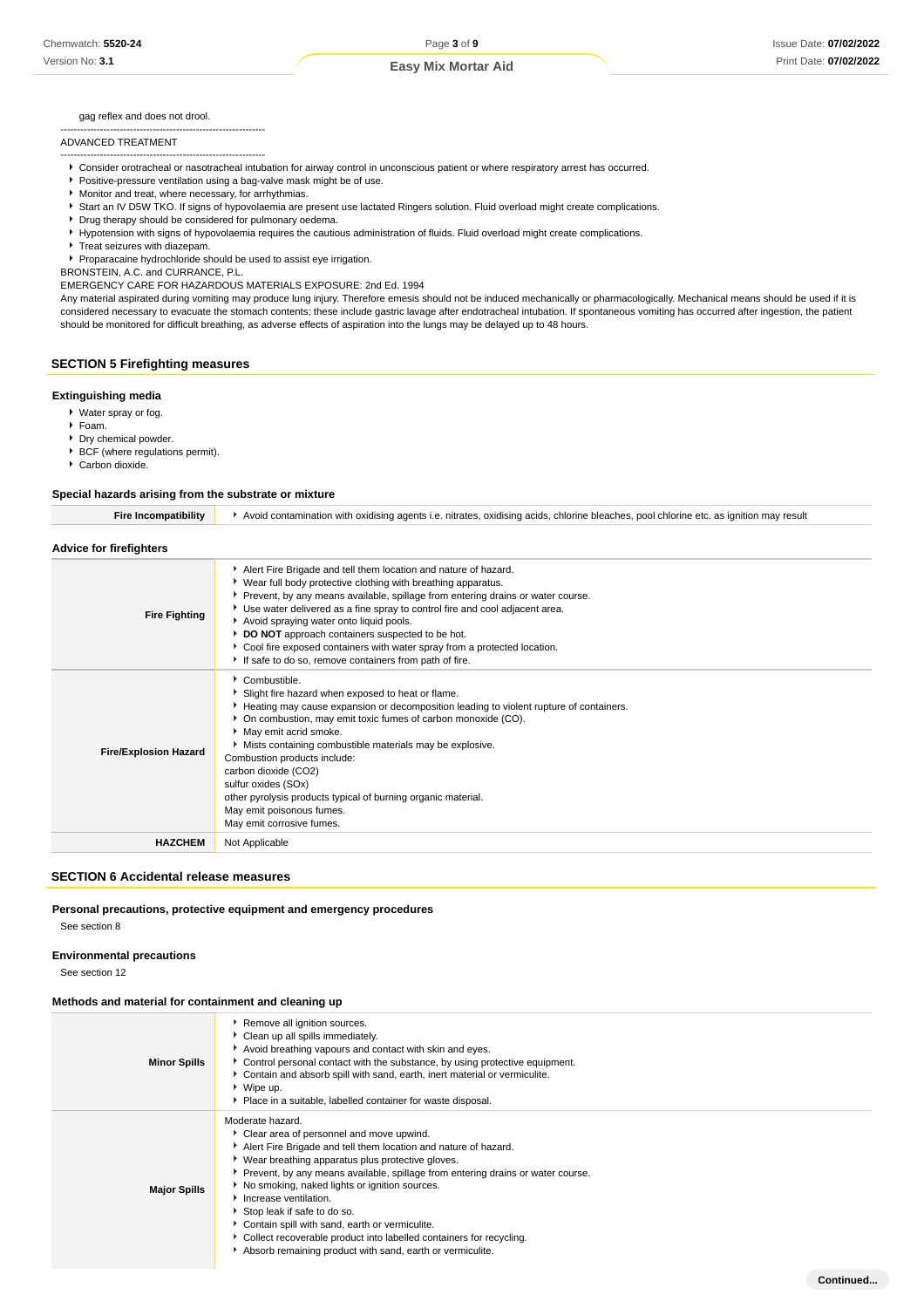Collect solid residues and seal in labelled drums for disposal.

- Wash area and prevent runoff into drains.
	- If contamination of drains or waterways occurs, advise emergency services.

Personal Protective Equipment advice is contained in Section 8 of the SDS.

## **SECTION 7 Handling and storage**

| Precautions for safe handling |                                                                                                                                                                                                                                                                                                                                                                                                                                                                                                                                                                                                                                                                                                                                                                                                                                                                                                                                                                                                                                                                                                                                                                                                                                                                                                                                                                                                                                                                                                                                                                                                                                                                                                                                                                                                                                                                                                     |
|-------------------------------|-----------------------------------------------------------------------------------------------------------------------------------------------------------------------------------------------------------------------------------------------------------------------------------------------------------------------------------------------------------------------------------------------------------------------------------------------------------------------------------------------------------------------------------------------------------------------------------------------------------------------------------------------------------------------------------------------------------------------------------------------------------------------------------------------------------------------------------------------------------------------------------------------------------------------------------------------------------------------------------------------------------------------------------------------------------------------------------------------------------------------------------------------------------------------------------------------------------------------------------------------------------------------------------------------------------------------------------------------------------------------------------------------------------------------------------------------------------------------------------------------------------------------------------------------------------------------------------------------------------------------------------------------------------------------------------------------------------------------------------------------------------------------------------------------------------------------------------------------------------------------------------------------------|
| Safe handling                 | DO NOT allow clothing wet with material to stay in contact with skin<br>• Overheating of ethoxylates/ alkoxylates in air should be avoided. When some ethoxylates are heated vigorously in the presence of air or<br>oxygen, at temperatures exceeding 160 C, they may undergo exothermic oxidative degeneration resulting in self-heating and autoignition.<br>Nitrogen blanketing will minimise the potential for ethoxylate oxidation. Prolonged storage in the presence of air or oxygen may cause<br>product degradation. Oxidation is not expected when stored under a nitrogen atmosphere. Inert gas blanket and breathing system needed to<br>maintain color stability. Use dry inert gas having at least -40 C dew point.<br>▶ Trace quantities of ethylene oxide may be present in the material. Although these may accumulate in the headspace of storage and transport<br>vessels, concentrations are not expected to exceed levels which might produce a flammability or worker exposure hazard.<br>Avoid all personal contact, including inhalation.<br>• Wear protective clothing when risk of exposure occurs.<br>Use in a well-ventilated area.<br>Prevent concentration in hollows and sumps.<br>DO NOT enter confined spaces until atmosphere has been checked.<br>Avoid smoking, naked lights or ignition sources.<br>Avoid contact with incompatible materials.<br>▶ When handling, DO NOT eat, drink or smoke.<br>Keep containers securely sealed when not in use.<br>Avoid physical damage to containers.<br>Always wash hands with soap and water after handling.<br>• Work clothes should be laundered separately.<br>Use good occupational work practice.<br>▶ Observe manufacturer's storage and handling recommendations contained within this SDS.<br>Atmosphere should be regularly checked against established exposure standards to ensure safe working conditions. |
| Other information             | Ethoxylates/ alkoxylates react slowly with air or oxygen and may generate potentially sensitising intermediates (haptens). Storage under heated<br>conditions in the presence of air or oxygen increases reaction rate. For example, after storing at 95 F/35 C for 30 days in the presence of air,<br>there is measurable oxidation of the ethoxylate. Lower temperatures will allow for longer storage time and higher temperatures will shorten the<br>storage time if stored under an air or oxygen atmosphere.<br>Store in original containers.<br>Keep containers securely sealed.<br>▶ No smoking, naked lights or ignition sources.<br>Store in a cool, dry, well-ventilated area.<br>Store away from incompatible materials and foodstuff containers.<br>Protect containers against physical damage and check regularly for leaks.<br>▶ Observe manufacturer's storage and handling recommendations contained within this SDS.                                                                                                                                                                                                                                                                                                                                                                                                                                                                                                                                                                                                                                                                                                                                                                                                                                                                                                                                                             |

#### **Conditions for safe storage, including any incompatibilities**

| ▶ Packaging as recommended by manufacturer.<br>• Check all containers are clearly labelled and free from leaks.<br>Avoid reaction with oxidising agents<br>Storage incompatibility | Suitable container | For ethoxylates suitable containers include carbon steel coated with baked phenolic.<br>Any moisture may cause rusting of carbon steel.<br>If product is moisture free, uncoated carbon steel tanks may be used.<br>Metal can or drum |
|------------------------------------------------------------------------------------------------------------------------------------------------------------------------------------|--------------------|---------------------------------------------------------------------------------------------------------------------------------------------------------------------------------------------------------------------------------------|
|                                                                                                                                                                                    |                    |                                                                                                                                                                                                                                       |

## **SECTION 8 Exposure controls / personal protection**

## **Control parameters**

| <b>Occupational Exposure Limits (OEL)</b> |  |
|-------------------------------------------|--|
|                                           |  |

- **INGREDIENT DATA**
- Not Available

## **Emergency Limits**

| Ingredient          | TEEL-1               | TEEL-2        |                     | TEEL-3        |
|---------------------|----------------------|---------------|---------------------|---------------|
| Easy Mix Mortar Aid | Not Available        | Not Available |                     | Not Available |
| Ingredient          | <b>Original IDLH</b> |               | <b>Revised IDLH</b> |               |
| Easy Mix Mortar Aid | Not Available        |               | Not Available       |               |

#### **Exposure controls**

| <b>Exposure controls</b>            |                                                                                                                                                                                                                                                                                                                                                                                                                                                                                                                                                                                                                                                                                                                                                                                                                                                                                                                                                 |
|-------------------------------------|-------------------------------------------------------------------------------------------------------------------------------------------------------------------------------------------------------------------------------------------------------------------------------------------------------------------------------------------------------------------------------------------------------------------------------------------------------------------------------------------------------------------------------------------------------------------------------------------------------------------------------------------------------------------------------------------------------------------------------------------------------------------------------------------------------------------------------------------------------------------------------------------------------------------------------------------------|
| Appropriate engineering<br>controls | Engineering controls are used to remove a hazard or place a barrier between the worker and the hazard. Well-designed engineering controls can<br>be highly effective in protecting workers and will typically be independent of worker interactions to provide this high level of protection.<br>The basic types of engineering controls are:<br>Process controls which involve changing the way a job activity or process is done to reduce the risk.<br>Enclosure and/or isolation of emission source which keeps a selected hazard "physically" away from the worker and ventilation that strategically<br>"adds" and "removes" air in the work environment. Ventilation can remove or dilute an air contaminant if designed properly. The design of a<br>ventilation system must match the particular process and chemical or contaminant in use.<br>Employers may need to use multiple types of controls to prevent employee overexposure. |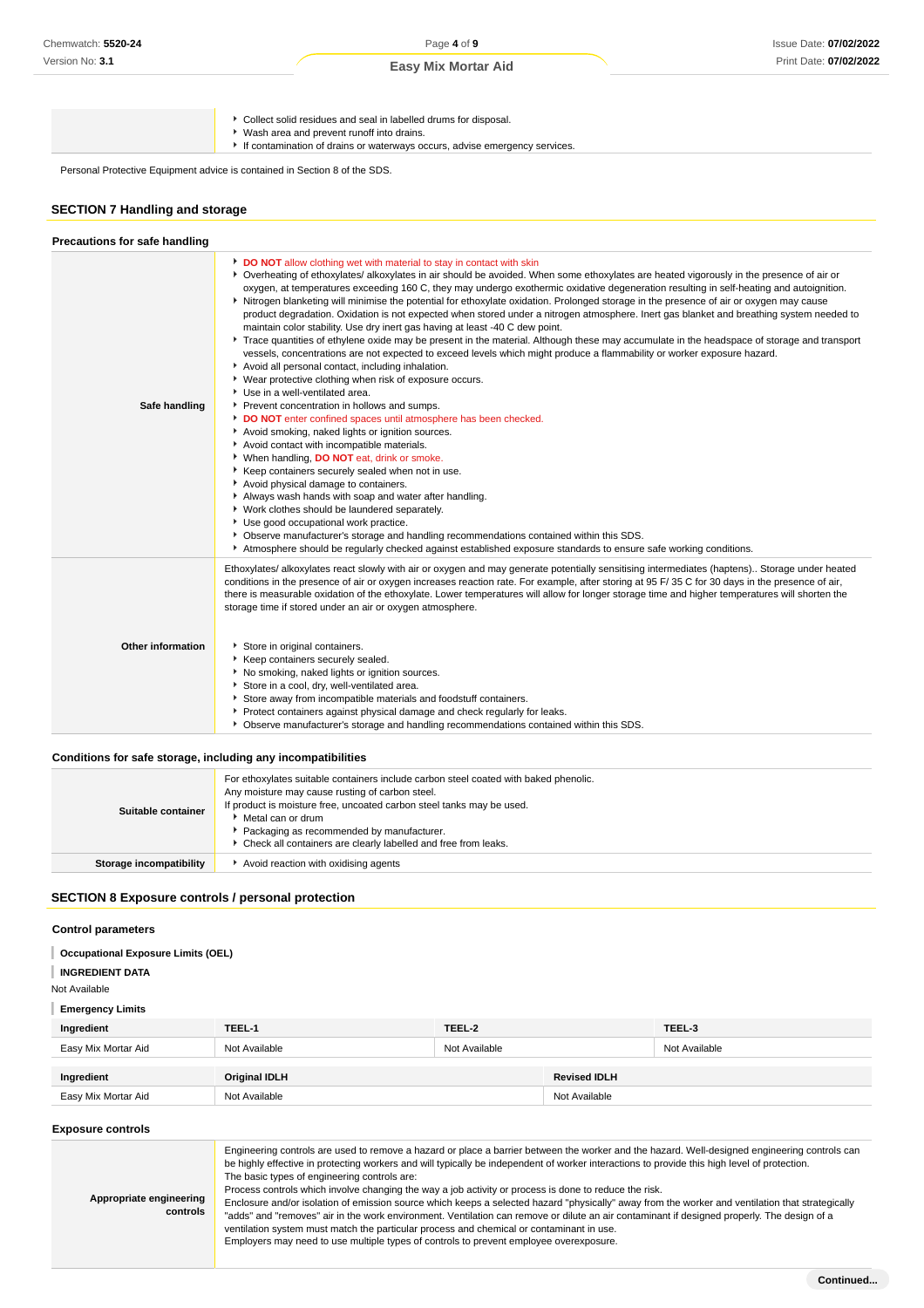í, i, l.

#### **Easy Mix Mortar Aid**

General exhaust is adequate under normal operating conditions. Local exhaust ventilation may be required in specific circumstances. If risk of overexposure exists, wear approved respirator. Correct fit is essential to obtain adequate protection. Provide adequate ventilation in warehouse or closed storage areas. Air contaminants generated in the workplace possess varying "escape" velocities which, in turn, determine the "capture velocities" of fresh circulating air required to effectively remove the contaminant.

| <b>Type of Contaminant:</b>                                                                                                                                                                                            | Air Speed:                          |
|------------------------------------------------------------------------------------------------------------------------------------------------------------------------------------------------------------------------|-------------------------------------|
| solvent, vapours, degreasing etc., evaporating from tank (in still air).                                                                                                                                               | $0.25 - 0.5$ m/s<br>(50-100 f/min)  |
| aerosols, fumes from pouring operations, intermittent container filling, low speed conveyer transfers, welding, spray<br>drift, plating acid fumes, pickling (released at low velocity into zone of active generation) | 0.5-1 m/s (100-200<br>$f/min.$ )    |
| direct spray, spray painting in shallow booths, drum filling, conveyer loading, crusher dusts, gas discharge (active<br>generation into zone of rapid air motion)                                                      | 1-2.5 m/s (200-500<br>$f/min.$ )    |
| grinding, abrasive blasting, tumbling, high speed wheel generated dusts (released at high initial velocity into zone of<br>very high rapid air motion).                                                                | $2.5 - 10$ m/s<br>(500-2000 f/min.) |
| Within each range the appropriate value depends on:                                                                                                                                                                    |                                     |
|                                                                                                                                                                                                                        |                                     |

| Lower end of the range                                     | Upper end of the range           |
|------------------------------------------------------------|----------------------------------|
| 1: Room air currents minimal or favourable to capture      | 1: Disturbing room air currents  |
| 2: Contaminants of low toxicity or of nuisance value only. | 2: Contaminants of high toxicity |
| 3: Intermittent, low production.                           | 3: High production, heavy use    |
| 4: Large hood or large air mass in motion                  | 4: Small hood-local control only |

Simple theory shows that air velocity falls rapidly with distance away from the opening of a simple extraction pipe. Velocity generally decreases with the square of distance from the extraction point (in simple cases). Therefore the air speed at the extraction point should be adjusted, accordingly, after reference to distance from the contaminating source. The air velocity at the extraction fan, for example, should be a minimum of 1-2 m/s (200-400 f/min) for extraction of solvents generated in a tank 2 meters distant from the extraction point. Other mechanical considerations, producing performance deficits within the extraction apparatus, make it essential that theoretical air velocities are multiplied by factors of 10 or more when extraction systems are installed or used.

| <b>Personal protection</b> |                                                                                                                                                                                                                                                                                                                                                                                                                                                                                                                                                                                                                                                                                                                                                                                                                                                                                                                                                                                                                                                                                                                                                                                                                                                                                                                                                                                                                                                                                                                                                                                                                                                                                                                                                                                                                                                                                                                                                                                                                                                                                                                                                                                                                                                                                                                                                                                                                                                                                                                                                                                                                                                                                                                                                                                                                                                                                                                                                                                                                                                                                                                                                                                                                                                                                                                                                                                                                                                                                                                                                                                                                                        |
|----------------------------|----------------------------------------------------------------------------------------------------------------------------------------------------------------------------------------------------------------------------------------------------------------------------------------------------------------------------------------------------------------------------------------------------------------------------------------------------------------------------------------------------------------------------------------------------------------------------------------------------------------------------------------------------------------------------------------------------------------------------------------------------------------------------------------------------------------------------------------------------------------------------------------------------------------------------------------------------------------------------------------------------------------------------------------------------------------------------------------------------------------------------------------------------------------------------------------------------------------------------------------------------------------------------------------------------------------------------------------------------------------------------------------------------------------------------------------------------------------------------------------------------------------------------------------------------------------------------------------------------------------------------------------------------------------------------------------------------------------------------------------------------------------------------------------------------------------------------------------------------------------------------------------------------------------------------------------------------------------------------------------------------------------------------------------------------------------------------------------------------------------------------------------------------------------------------------------------------------------------------------------------------------------------------------------------------------------------------------------------------------------------------------------------------------------------------------------------------------------------------------------------------------------------------------------------------------------------------------------------------------------------------------------------------------------------------------------------------------------------------------------------------------------------------------------------------------------------------------------------------------------------------------------------------------------------------------------------------------------------------------------------------------------------------------------------------------------------------------------------------------------------------------------------------------------------------------------------------------------------------------------------------------------------------------------------------------------------------------------------------------------------------------------------------------------------------------------------------------------------------------------------------------------------------------------------------------------------------------------------------------------------------------------|
| Eye and face protection    | Safety glasses with side shields.<br>Chemical goggles.<br>Contact lenses may pose a special hazard; soft contact lenses may absorb and concentrate irritants. A written policy document, describing<br>the wearing of lenses or restrictions on use, should be created for each workplace or task. This should include a review of lens absorption<br>and adsorption for the class of chemicals in use and an account of injury experience. Medical and first-aid personnel should be trained in<br>their removal and suitable equipment should be readily available. In the event of chemical exposure, begin eye irrigation immediately and<br>remove contact lens as soon as practicable. Lens should be removed at the first signs of eye redness or irritation - lens should be removed in<br>a clean environment only after workers have washed hands thoroughly. [CDC NIOSH Current Intelligence Bulletin 59], [AS/NZS 1336 or<br>national equivalent]                                                                                                                                                                                                                                                                                                                                                                                                                                                                                                                                                                                                                                                                                                                                                                                                                                                                                                                                                                                                                                                                                                                                                                                                                                                                                                                                                                                                                                                                                                                                                                                                                                                                                                                                                                                                                                                                                                                                                                                                                                                                                                                                                                                                                                                                                                                                                                                                                                                                                                                                                                                                                                                                          |
| <b>Skin protection</b>     | See Hand protection below                                                                                                                                                                                                                                                                                                                                                                                                                                                                                                                                                                                                                                                                                                                                                                                                                                                                                                                                                                                                                                                                                                                                                                                                                                                                                                                                                                                                                                                                                                                                                                                                                                                                                                                                                                                                                                                                                                                                                                                                                                                                                                                                                                                                                                                                                                                                                                                                                                                                                                                                                                                                                                                                                                                                                                                                                                                                                                                                                                                                                                                                                                                                                                                                                                                                                                                                                                                                                                                                                                                                                                                                              |
| Hands/feet protection      | ▶ Wear chemical protective gloves, e.g. PVC.<br>▶ Wear safety footwear or safety gumboots, e.g. Rubber<br><b>NOTE:</b><br>The material may produce skin sensitisation in predisposed individuals. Care must be taken, when removing gloves and other protective<br>equipment, to avoid all possible skin contact.<br>▶ Contaminated leather items, such as shoes, belts and watch-bands should be removed and destroyed.<br>The selection of suitable gloves does not only depend on the material, but also on further marks of quality which vary from manufacturer to<br>manufacturer. Where the chemical is a preparation of several substances, the resistance of the glove material can not be calculated in advance<br>and has therefore to be checked prior to the application.<br>The exact break through time for substances has to be obtained from the manufacturer of the protective gloves and has to be observed when<br>making a final choice.<br>Personal hygiene is a key element of effective hand care. Gloves must only be worn on clean hands. After using gloves, hands should be<br>washed and dried thoroughly. Application of a non-perfumed moisturiser is recommended.<br>Suitability and durability of glove type is dependent on usage. Important factors in the selection of gloves include:<br>- frequency and duration of contact,<br>· chemical resistance of glove material,<br>· glove thickness and<br>- dexterity<br>Select gloves tested to a relevant standard (e.g. Europe EN 374, US F739, AS/NZS 2161.1 or national equivalent).<br>When prolonged or frequently repeated contact may occur, a glove with a protection class of 5 or higher (breakthrough time greater than 240<br>minutes according to EN 374, AS/NZS 2161.10.1 or national equivalent) is recommended.<br>When only brief contact is expected, a glove with a protection class of 3 or higher (breakthrough time greater than 60 minutes according to EN<br>374, AS/NZS 2161.10.1 or national equivalent) is recommended.<br>. Some glove polymer types are less affected by movement and this should be taken into account when considering gloves for long-term use.<br>Contaminated gloves should be replaced.<br>As defined in ASTM F-739-96 in any application, gloves are rated as:<br>- Excellent when breakthrough time > 480 min<br>Good when breakthrough time > 20 min<br>· Fair when breakthrough time < 20 min<br>· Poor when glove material degrades<br>For general applications, gloves with a thickness typically greater than 0.35 mm, are recommended.<br>It should be emphasised that glove thickness is not necessarily a good predictor of glove resistance to a specific chemical, as the permeation<br>efficiency of the glove will be dependent on the exact composition of the glove material. Therefore, glove selection should also be based on<br>consideration of the task requirements and knowledge of breakthrough times.<br>Glove thickness may also vary depending on the glove manufacturer, the glove type and the glove model. Therefore, the manufacturers technical<br>data should always be taken into account to ensure selection of the most appropriate glove for the task.<br>Note: Depending on the activity being conducted, gloves of varying thickness may be required for specific tasks. For example:<br>Thinner gloves (down to 0.1 mm or less) may be required where a high degree of manual dexterity is needed. However, these gloves are only<br>likely to give short duration protection and would normally be just for single use applications, then disposed of. |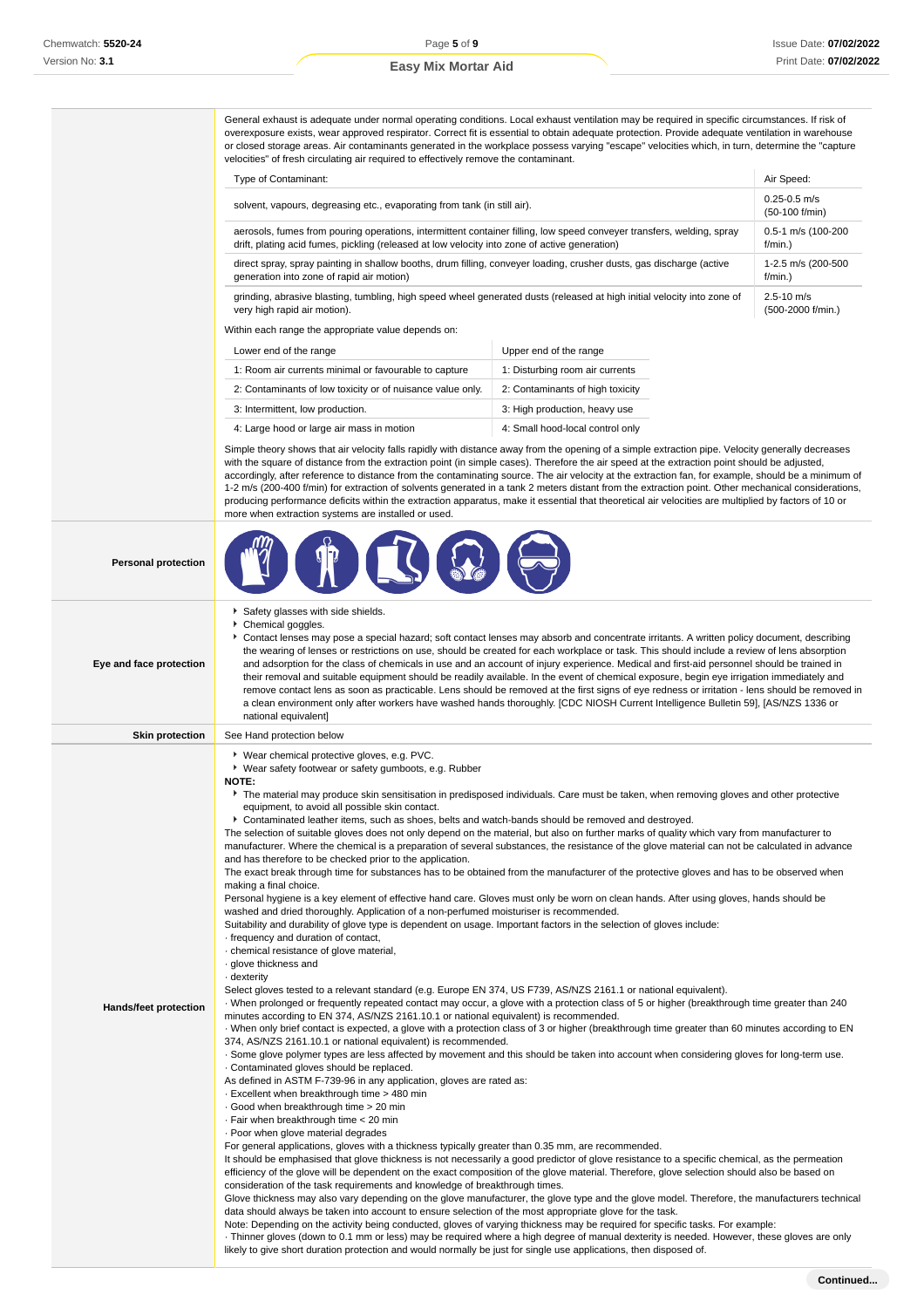|  |  | <b>Easy Mix Mortar Aid</b> |  |
|--|--|----------------------------|--|
|--|--|----------------------------|--|

|                        | Thicker gloves (up to 3 mm or more) may be required where there is a mechanical (as well as a chemical) risk i.e. where there is abrasion or<br>puncture potential<br>Gloves must only be worn on clean hands. After using gloves, hands should be washed and dried thoroughly. Application of a non-perfumed<br>moisturiser is recommended. |
|------------------------|----------------------------------------------------------------------------------------------------------------------------------------------------------------------------------------------------------------------------------------------------------------------------------------------------------------------------------------------|
| <b>Body protection</b> | See Other protection below                                                                                                                                                                                                                                                                                                                   |
| Other protection       | • Overalls.<br>P.V.C apron.<br>Barrier cream.<br>Skin cleansing cream.<br>* Eve wash unit.                                                                                                                                                                                                                                                   |

#### **Respiratory protection**

Type A Filter of sufficient capacity. (AS/NZS 1716 & 1715, EN 143:2000 & 149:2001, ANSI Z88 or national equivalent)

Selection of the Class and Type of respirator will depend upon the level of breathing zone contaminant and the chemical nature of the contaminant. Protection Factors (defined as the ratio of contaminant outside and inside the mask) may also be important.

| Required minimum protection factor | Maximum gas/vapour concentration present in air p.p.m. (by volume) | <b>Half-face Respirator</b> | <b>Full-Face Respirator</b> |
|------------------------------------|--------------------------------------------------------------------|-----------------------------|-----------------------------|
| up to 10                           | 1000                                                               | A-AUS / Class1              | $\overline{\phantom{a}}$    |
| up to 50                           | 1000                                                               |                             | A-AUS / Class 1             |
| up to 50                           | 5000                                                               | Airline <sup>*</sup>        |                             |
| up to 100                          | 5000                                                               |                             | $A-2$                       |
| up to 100                          | 10000                                                              |                             | $A-3$                       |
| $100+$                             |                                                                    |                             | Airline**                   |

\* - Continuous Flow \*\* - Continuous-flow or positive pressure demand

A(All classes) = Organic vapours, B AUS or B1 = Acid gasses, B2 = Acid gas or hydrogen cyanide(HCN), B3 = Acid gas or hydrogen cyanide(HCN), E = Sulfur dioxide(SO2), G = Agricultural chemicals, K = Ammonia(NH3), Hg = Mercury, NO = Oxides of nitrogen, MB = Methyl bromide, AX = Low boiling point organic compounds(below 65 degC)

Cartridge respirators should never be used for emergency ingress or in areas of unknown vapour concentrations or oxygen content.

The wearer must be warned to leave the contaminated area immediately on detecting any odours through the respirator. The odour may indicate that the mask is not functioning properly, that the vapour concentration is too high, or that the mask is not properly fitted. Because of these limitations, only restricted use of cartridge respirators is considered appropriate.

Cartridge performance is affected by humidity. Cartridges should be changed after 2 hr of continuous use unless it is determined that the humidity is less than 75%, in which case, cartridges can be used for 4 hr. Used cartridges should be discarded daily, regardless of the length of time used

## **SECTION 9 Physical and chemical properties**

#### **Information on basic physical and chemical properties**

| Appearance                                      | Yellow Liquid; miscible with water. |                                            |                |
|-------------------------------------------------|-------------------------------------|--------------------------------------------|----------------|
|                                                 |                                     |                                            |                |
| <b>Physical state</b>                           | Liquid                              | Relative density (Water = 1)               | 1.05           |
| Odour                                           | Not Available                       | Partition coefficient n-octanol<br>/ water | Not Available  |
| <b>Odour threshold</b>                          | Not Available                       | Auto-ignition temperature (°C)             | Not Available  |
| pH (as supplied)                                | Not Available                       | Decomposition temperature                  | Not Available  |
| Melting point / freezing point<br>(°C)          | Not Available                       | Viscosity (cSt)                            | Not Available  |
| Initial boiling point and boiling<br>range (°C) | 100                                 | Molecular weight (g/mol)                   | Not Applicable |
| Flash point (°C)                                | Not Available                       | <b>Taste</b>                               | Not Available  |
| <b>Evaporation rate</b>                         | Not Available                       | <b>Explosive properties</b>                | Not Available  |
| Flammability                                    | Not Available                       | <b>Oxidising properties</b>                | Not Available  |
| Upper Explosive Limit (%)                       | Not Applicable                      | Surface Tension (dyn/cm or<br>mN/m         | Not Available  |
| Lower Explosive Limit (%)                       | Not Applicable                      | <b>Volatile Component (%vol)</b>           | Not Available  |
| Vapour pressure (kPa)                           | Not Available                       | Gas group                                  | Not Available  |
| Solubility in water                             | Miscible                            | pH as a solution (Not<br>Available%)       | $7 - 9$        |
| Vapour density $(Air = 1)$                      | Not Available                       | VOC g/L                                    | Not Available  |

#### **SECTION 10 Stability and reactivity**

| Reactivity                            | See section 7                                                                                                                        |
|---------------------------------------|--------------------------------------------------------------------------------------------------------------------------------------|
| <b>Chemical stability</b>             | • Unstable in the presence of incompatible materials.<br>▶ Product is considered stable.<br>Hazardous polymerisation will not occur. |
| Possibility of hazardous<br>reactions | See section 7                                                                                                                        |
| <b>Conditions to avoid</b>            | See section 7                                                                                                                        |
| Incompatible materials                | See section 7                                                                                                                        |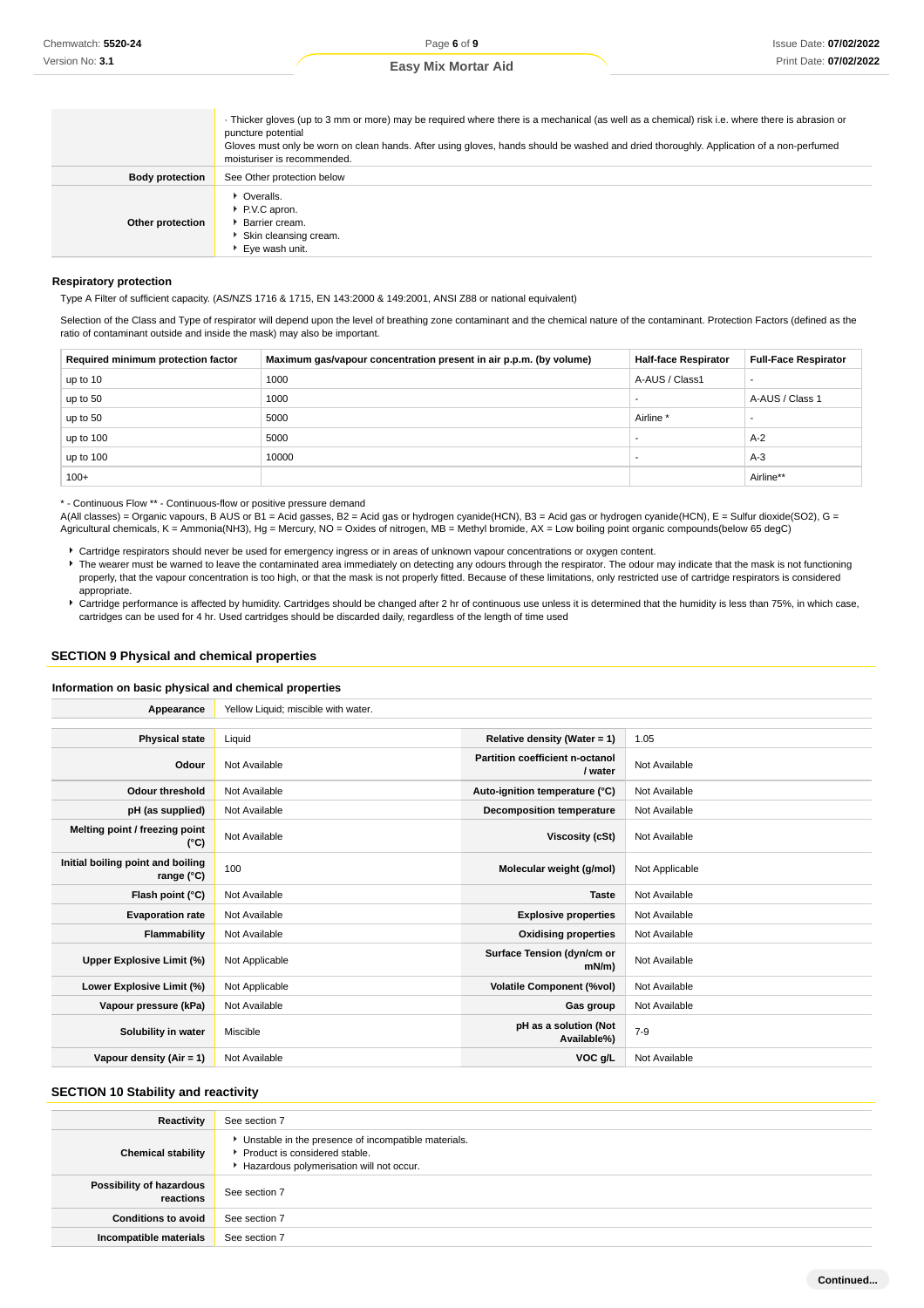## Page **7** of **9 Easy Mix Mortar Aid**

**Hazardous decomposition products** See section 5

**SECTION 11 Toxicological information**

#### **Information on toxicological effects**

| Inhaled             | The material is not thought to produce either adverse health effects or irritation of the respiratory tract following inhalation (as classified by EC<br>Directives using animal models). Nevertheless, adverse systemic effects have been produced following exposure of animals by at least one other<br>route and good hygiene practice requires that exposure be kept to a minimum and that suitable control measures be used in an occupational<br>setting.                                                                                                                        |                   |  |
|---------------------|-----------------------------------------------------------------------------------------------------------------------------------------------------------------------------------------------------------------------------------------------------------------------------------------------------------------------------------------------------------------------------------------------------------------------------------------------------------------------------------------------------------------------------------------------------------------------------------------|-------------------|--|
| Ingestion           | Accidental ingestion of the material may be harmful; animal experiments indicate that ingestion of less than 150 gram may be fatal or may<br>produce serious damage to the health of the individual.<br>Swallowing of the liquid may cause aspiration into the lungs with the risk of chemical pneumonitis; serious consequences may result.<br>(ICSC13733)                                                                                                                                                                                                                             |                   |  |
| <b>Skin Contact</b> | This material can cause inflammation of the skin on contact in some persons.<br>The material may accentuate any pre-existing dermatitis condition<br>Repeated exposure may cause skin cracking, flaking or drying following normal handling and use.<br>Open cuts, abraded or irritated skin should not be exposed to this material<br>Entry into the blood-stream, through, for example, cuts, abrasions or lesions, may produce systemic injury with harmful effects. Examine the skin<br>prior to the use of the material and ensure that any external damage is suitably protected. |                   |  |
| Eye                 | This material may produce eye irritation in some persons and produce eye damage 24 hours or more after instillation. Moderate inflammation<br>may be expected with redness; conjunctivitis may occur with prolonged exposure.                                                                                                                                                                                                                                                                                                                                                           |                   |  |
| Chronic             | Substance accumulation, in the human body, may occur and may cause some concern following repeated or long-term occupational exposure.<br>There is some evidence that inhaling this product is more likely to cause a sensitisation reaction in some persons compared to the general<br>population.<br>There is limited evidence that, skin contact with this product is more likely to cause a sensitisation reaction in some persons compared to the<br>general population.                                                                                                           |                   |  |
|                     | <b>TOXICITY</b>                                                                                                                                                                                                                                                                                                                                                                                                                                                                                                                                                                         | <b>IRRITATION</b> |  |
| Easy Mix Mortar Aid | Not Available                                                                                                                                                                                                                                                                                                                                                                                                                                                                                                                                                                           | Not Available     |  |
| Legend:             | 1. Value obtained from Europe ECHA Registered Substances - Acute toxicity 2.* Value obtained from manufacturer's SDS. Unless otherwise<br>specified data extracted from RTECS - Register of Toxic Effect of chemical Substances                                                                                                                                                                                                                                                                                                                                                         |                   |  |
|                     | No significant acute toxicological data identified in literature search.                                                                                                                                                                                                                                                                                                                                                                                                                                                                                                                |                   |  |
|                     | Polyethers (such as ethoxylated surfactants and polyethylene glycols) are highly susceptible to being oxidized in the air. They then form complex                                                                                                                                                                                                                                                                                                                                                                                                                                       |                   |  |

| <b>Easy Mix Mortar Aid</b>                  | mixtures of oxidation products.<br>Animal testing reveals that whole the pure, non-oxidised surfactant is non-sensitizing, many of the oxidation products are sensitisers. The<br>oxidization products also cause irritation. |                                 |                                                                              |
|---------------------------------------------|-------------------------------------------------------------------------------------------------------------------------------------------------------------------------------------------------------------------------------|---------------------------------|------------------------------------------------------------------------------|
| <b>Acute Toxicity</b>                       | $\checkmark$                                                                                                                                                                                                                  | Carcinogenicity                 | ×                                                                            |
| <b>Skin Irritation/Corrosion</b>            | ✔                                                                                                                                                                                                                             | <b>Reproductivity</b>           | ×                                                                            |
| <b>Serious Eye Damage/Irritation</b>        | ✔                                                                                                                                                                                                                             | <b>STOT - Single Exposure</b>   | ×                                                                            |
| <b>Respiratory or Skin</b><br>sensitisation | ×                                                                                                                                                                                                                             | <b>STOT - Repeated Exposure</b> | ×                                                                            |
| <b>Mutagenicity</b>                         | ×                                                                                                                                                                                                                             | <b>Aspiration Hazard</b>        | ×                                                                            |
|                                             |                                                                                                                                                                                                                               | Legend:                         | - Data either not available or does not fill the criteria for classification |

 $\blacktriangleright$  – Data available to make classification

## **SECTION 12 Ecological information**

#### **Toxicity**

|                     | Endpoint                                                                                                                                                                                                                                                                                                                       | <b>Test Duration (hr)</b> | <b>Species</b> | Value            | Source           |
|---------------------|--------------------------------------------------------------------------------------------------------------------------------------------------------------------------------------------------------------------------------------------------------------------------------------------------------------------------------|---------------------------|----------------|------------------|------------------|
| Easy Mix Mortar Aid | Not<br>Available                                                                                                                                                                                                                                                                                                               | Not Available             | Not Available  | Not<br>Available | Not<br>Available |
| Legend:             | Extracted from 1. IUCLID Toxicity Data 2. Europe ECHA Registered Substances - Ecotoxicological Information - Aquatic Toxicity 4. US EPA,<br>Ecotox database - Aquatic Toxicity Data 5. ECETOC Aquatic Hazard Assessment Data 6. NITE (Japan) - Bioconcentration Data 7. METI (Japan)<br>- Bioconcentration Data 8. Vendor Data |                           |                |                  |                  |

Toxic to aquatic organisms, may cause long-term adverse effects in the aquatic environment.

Do NOT allow product to come in contact with surface waters or to intertidal areas below the mean high water mark. Do not contaminate water when cleaning equipment or disposing of equipment wash-waters.

Wastes resulting from use of the product must be disposed of on site or at approved waste sites.

For Surfactants: Kow cannot be easily determined due to hydrophilic/hydrophobic properties of the molecules in surfactants. BCF value: 1-350.

Aquatic Fate: Surfactants tend to accumulate at the interface of the air with water and are not extracted into one or the other liquid phases.

Terrestrial Fate: Anionic surfactants are not appreciably sorbed by inorganic solids. Cationic surfactants are strongly sorbed by solids, particularly clays. Significant sorption of anionic and non-ionic surfactants has been observed in activated sludge and organic river sediments. Surfactants have been shown to improve water infiltration into soils with moderate to severe hydrophobic or water-repellent properties.

Ecotoxicity: Some surfactants are known to be toxic to animals, ecosystems and humans, and can increase the diffusion of other environmental contaminants. The acute aquatic toxicity generally is considered to be related to the effects of the surfactant properties on the organism and not to direct chemical toxicity. Surfactants should be considered to be toxic to aquatic species under conditions that allow contact of the chemicals with the organisms. Surfactants are expected to transfer slowly from water into the flesh of fish. During this process, readily biodegradable surfactants are expected to be metabolized rapidly during the process of bioaccumulation. Surfactants are not to be considered to show bioaccumulation potential if they are readily biodegradable.

**DO NOT** discharge into sewer or waterways.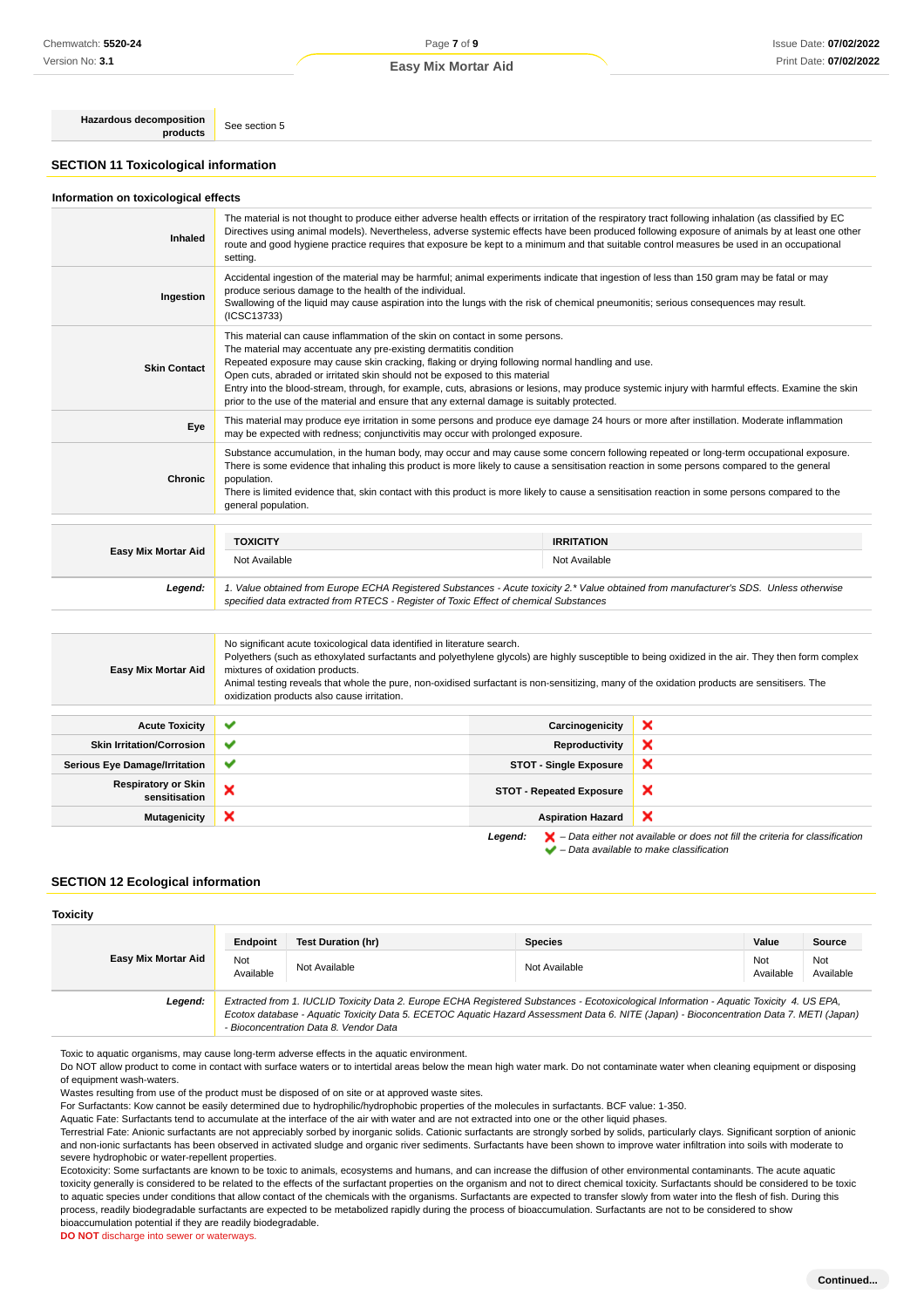#### **Persistence and degradability**

| Ingredient                       | Persistence: Water/Soil               | Persistence: Air                      |
|----------------------------------|---------------------------------------|---------------------------------------|
|                                  | No Data available for all ingredients | No Data available for all ingredients |
| <b>Bioaccumulative potential</b> |                                       |                                       |
| Ingredient                       | <b>Bioaccumulation</b>                |                                       |
|                                  | No Data available for all ingredients |                                       |
| <b>Mobility in soil</b>          |                                       |                                       |
| Ingredient                       | <b>Mobility</b>                       |                                       |
|                                  | No Data available for all ingredients |                                       |

## **SECTION 13 Disposal considerations**

| Waste treatment methods      |                                                                                                                                                                                                                                                                                                                                                                                                                                                                                                                                                                                                                                                                                                                                                                                                                                                                                                                                                                                                                                                                                                                                                                                                                                                                                                                                                                                                                                                                                                                                                                                                                                                                                                                                                                                                                                                                                                                                                  |
|------------------------------|--------------------------------------------------------------------------------------------------------------------------------------------------------------------------------------------------------------------------------------------------------------------------------------------------------------------------------------------------------------------------------------------------------------------------------------------------------------------------------------------------------------------------------------------------------------------------------------------------------------------------------------------------------------------------------------------------------------------------------------------------------------------------------------------------------------------------------------------------------------------------------------------------------------------------------------------------------------------------------------------------------------------------------------------------------------------------------------------------------------------------------------------------------------------------------------------------------------------------------------------------------------------------------------------------------------------------------------------------------------------------------------------------------------------------------------------------------------------------------------------------------------------------------------------------------------------------------------------------------------------------------------------------------------------------------------------------------------------------------------------------------------------------------------------------------------------------------------------------------------------------------------------------------------------------------------------------|
| Product / Packaging disposal | Containers may still present a chemical hazard/ danger when empty.<br>▶ Return to supplier for reuse/ recycling if possible.<br>Otherwise:<br>If container can not be cleaned sufficiently well to ensure that residuals do not remain or if the container cannot be used to store the same<br>product, then puncture containers, to prevent re-use, and bury at an authorised landfill.<br>▶ Where possible retain label warnings and SDS and observe all notices pertaining to the product.<br>Legislation addressing waste disposal requirements may differ by country, state and/ or territory. Each user must refer to laws operating in their<br>area. In some areas, certain wastes must be tracked.<br>A Hierarchy of Controls seems to be common - the user should investigate:<br>Reduction<br>$\cdot$ Reuse<br>Recycling<br>Disposal (if all else fails)<br>This material may be recycled if unused, or if it has not been contaminated so as to make it unsuitable for its intended use. If it has been<br>contaminated, it may be possible to reclaim the product by filtration, distillation or some other means. Shelf life considerations should also be<br>applied in making decisions of this type. Note that properties of a material may change in use, and recycling or reuse may not always be<br>appropriate.<br>DO NOT allow wash water from cleaning or process equipment to enter drains.<br>It may be necessary to collect all wash water for treatment before disposal.<br>In all cases disposal to sewer may be subject to local laws and regulations and these should be considered first.<br>• Where in doubt contact the responsible authority.<br>▶ Recycle wherever possible or consult manufacturer for recycling options.<br>Consult State Land Waste Authority for disposal.<br>Bury or incinerate residue at an approved site.<br>Recycle containers if possible, or dispose of in an authorised landfill. |

## **SECTION 14 Transport information**

| <b>Labels Required</b>     |                |  |
|----------------------------|----------------|--|
| <b>Marine Pollutant</b>    | <b>NO</b>      |  |
| <b>CHEM</b><br><b>HALL</b> | Not Applicable |  |

## **Land transport (ADG): NOT REGULATED FOR TRANSPORT OF DANGEROUS GOODS**

**Air transport (ICAO-IATA / DGR): NOT REGULATED FOR TRANSPORT OF DANGEROUS GOODS**

**Sea transport (IMDG-Code / GGVSee): NOT REGULATED FOR TRANSPORT OF DANGEROUS GOODS**

**Transport in bulk according to Annex II of MARPOL and the IBC code**

Not Applicable

**Transport in bulk in accordance with MARPOL Annex V and the IMSBC Code**

**Product name Group** 

## **Transport in bulk in accordance with the ICG Code**

**Product name Ship Type**

#### **SECTION 15 Regulatory information**

## **Safety, health and environmental regulations / legislation specific for the substance or mixture**

## **National Inventory Status**

| <b>National Inventory</b>                          | <b>Status</b> |
|----------------------------------------------------|---------------|
| Australia - AIIC / Australia<br>Non-Industrial Use | Not Available |
| Canada - DSL                                       | Not Available |
| Canada - NDSL                                      | Not Available |
| China - IECSC                                      | Not Available |